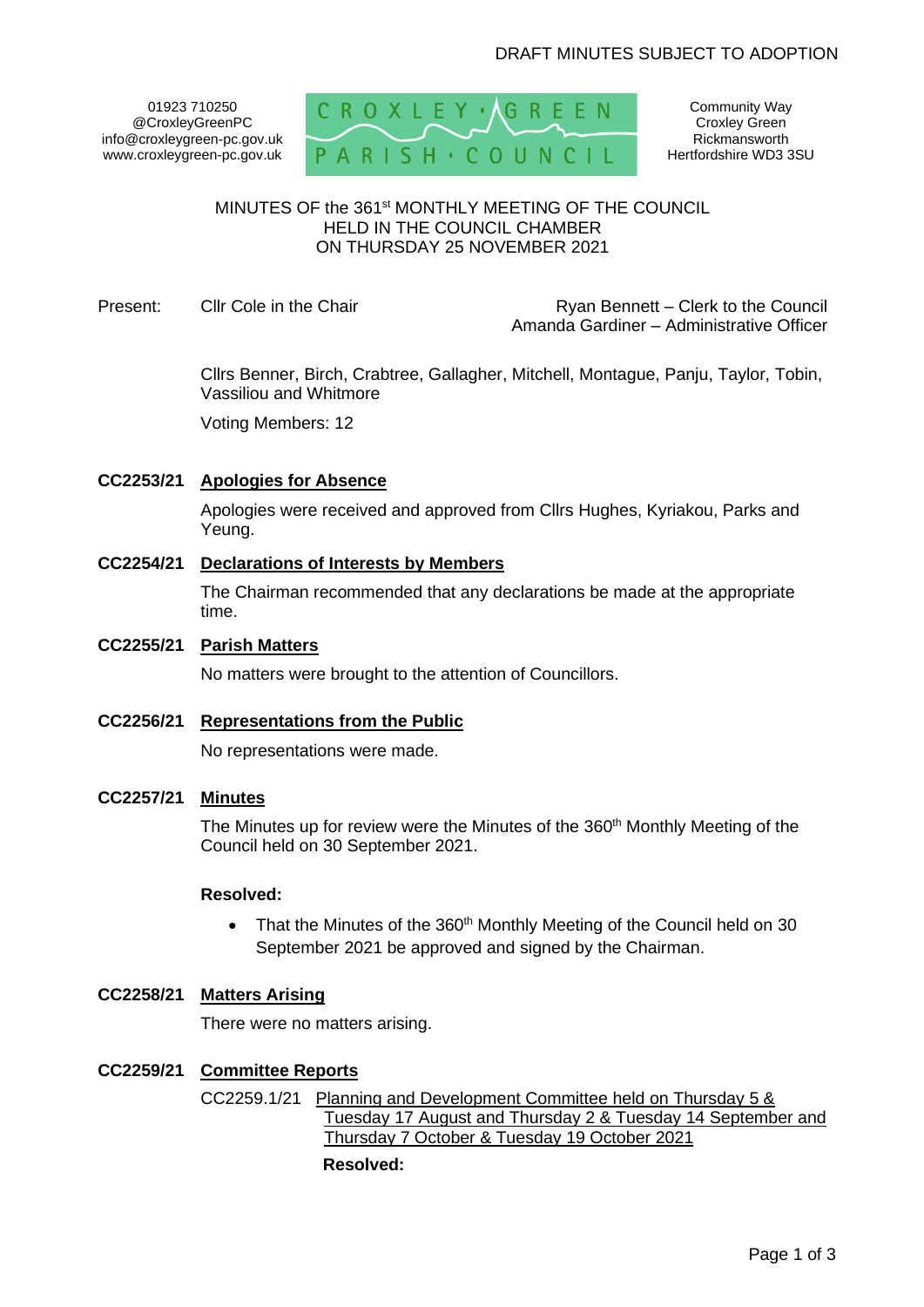- That the Minutes of the Planning and Development Committee meeting held on Thursday 5 & Tuesday 17 August and Thursday 2 & Tuesday 14 September and Thursday 7 October & Tuesday 19 October 2021 be adopted as a report of the meeting.
- CC2259.2/21 Any matters arising

There were no matters arising.

CC2259.3/21 Leisure, Events & Environment Committee held on Tuesday 7 September 2021

### **Resolved:**

- That the Minutes of the Leisure, Events & Environment Committee meeting held on Tuesday 7 September 2021 be adopted as a report of the meeting.
- CC2259.4/21 Any matters arising

There were no matters arising.

CC2259.5/21 Finance and Administration Committee held on Thursday 23 September 2021

### **Resolved:**

- That the Minutes of the Finance & Administration Committee of Thursday 23 September 2021 be adopted as a report of the meeting.
- CC2259.6/21 Any matters arising

There were no matters arising.

# **CC2260/21 Clerk's Report**

The Clerk provided a summary of activities undertaken by the Parish Council office and Parish Rangers.

## **CC2261/21 Creation of a Working Group – Reducing Carbon Dioxide Emissions in Croxley Green**

The Chairman introduced the paper on Creation of a Working Group – Reducing Carbon Dioxide Emissions in Croxley Green and asked Cllr Gallagher to elaborate. Cllr Gallagher spoke about the recent COP 26 event in Glasgow and the commitments that nation states have made to reduce carbon dioxide emissions. The purpose of this working group is to investigate ways in which people living locally could be encouraged and helped to make the changes that would lead to lower carbon emissions. Cllrs Gallagher, Mitchell, Taylor and Whitmore expressed an interest in joining the Working Group.

## **Resolved:**

- That the Council approves the creation of a new working group to investigate "Reducing Carbon Dioxide Emissions in Croxley Green".
- That the draft terms of reference are adopted.
- That a report is presented to the P&D Committee.
- That Cllrs Gallagher, Mitchell, Taylor and Whitmore become members of the working group.